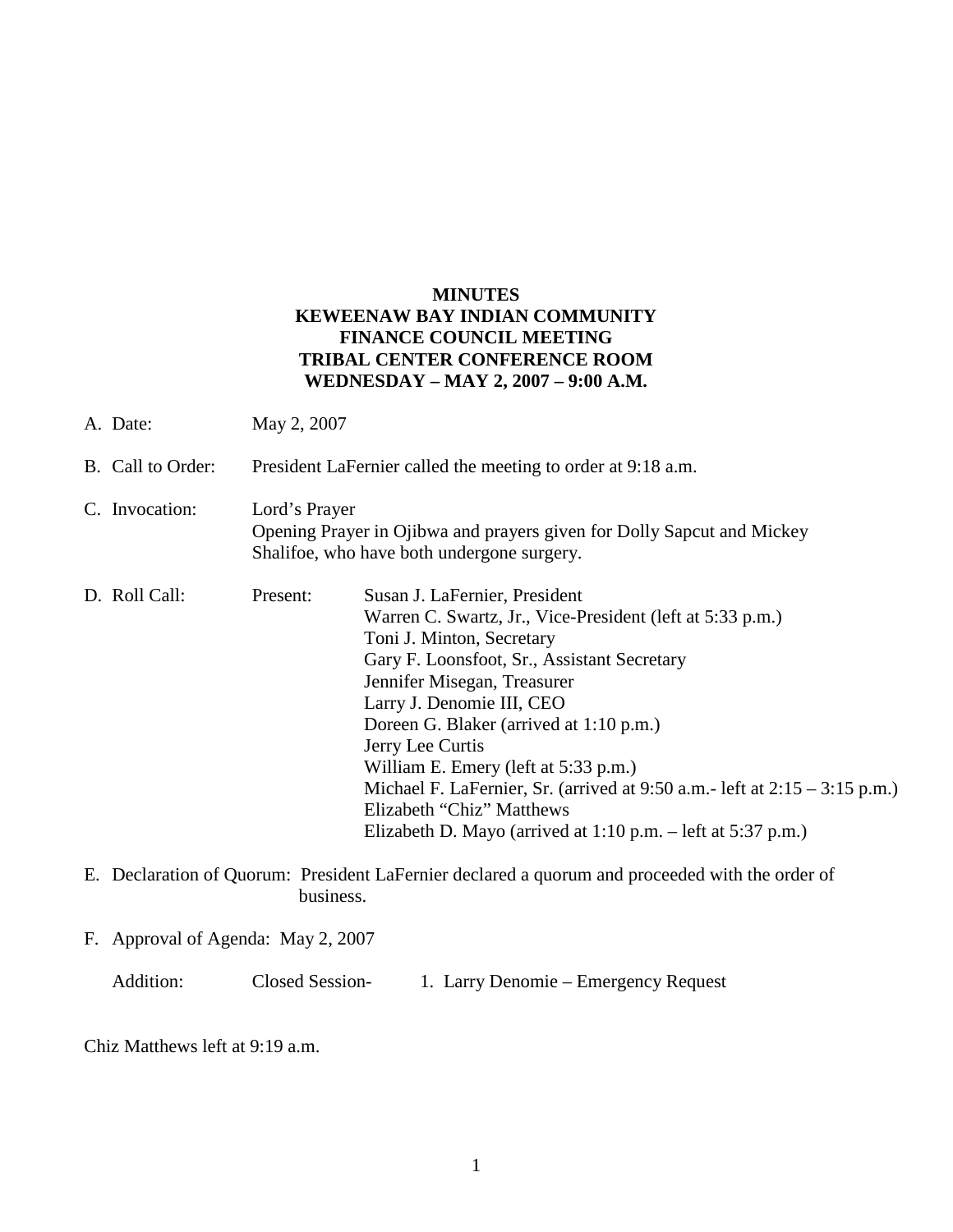**MOTION MADE BY WILLIAM E. EMERY TO APPROVE THE AGENDA WITH THE CHANGES. SUPPORTED BY JENNIFER MISEGAN. SEVEN IN FAVOR. (Warren C. Swartz, Jr., Toni J. Minton, Gary F. Loonsfoot, Sr., Jennifer Misegan, Larry J. Denomie III, Jerry Lee Curtis, William E. Emery), OPPOSED – 0, ABSTAINING – 0, FOUR ABSENT (Doreen G. Blaker, Michael F. LaFernier, Sr., Elizabeth "Chiz" Matthews, Elizabeth D. Mayo), MOTION CARRIED.**

(Chiz Matthews out of the room)

G. Closed Session:

- 1. Larry Denomie Emergency Request
- 2. Finance see attached outline
- 3. John Baker

**MOTION MADE BY JENNIFER MISEGAN TO GO INTO CLOSED SESSION AT 9:22 A.M. SUPPORTED BY LARRY J. DENOMIE III. SEVEN IN FAVOR. (Warren C. Swartz, Jr., Toni J. Minton, Gary F. Loonsfoot, Sr., Jennifer Misegan, Larry J. Denomie III, Jerry Lee Curtis, William E. Emery), OPPOSED – 0, ABSTAINING – 0, FOUR ABSENT (Doreen G. Blaker, Michael F. LaFernier, Sr., Elizabeth "Chiz" Matthews, Elizabeth D. Mayo), MOTION CARRIED.**

(Chiz Matthews out of the room)

Mike LaFernier arrived at 9:50 a.m.

Break: 10:55 – 11:15 a.m.

Lunch:  $11:45 - 1:10$  p.m.

Doreen Blaker & Elizabeth Mayo arrived at 1:10 p.m.

Mike LaFernier left 2:15 – 3:15 p.m.

Break: 2:20 – 2:33 p.m.

Chris Swartz & Gene Emery left at 5:33 p.m.

Elizabeth Mayo left at 5:37 p.m.

**MOTION MADE BY LARRY J. DENOMIE III TO GO INTO OPEN SESSION AT 5:53 P.M. SUPPORTED BY MICHAEL F. LAFERNIER, SR. EIGHT IN FAVOR. (Toni J. Minton, Gary F. Loonsfoot, Sr., Jennifer Misegan, Larry J. Denomie III, Doreen G. Blaker, Jerry Lee Curtis, Michael F. LaFernier, Sr., Elizabeth "Chiz" Matthews), OPPOSED – 0, ABSTAINING – 0, THREE ABSENT (William E. Emery, Warren C. Swartz, Jr., Elizabeth D. Mayo), MOTION CARRIED.**